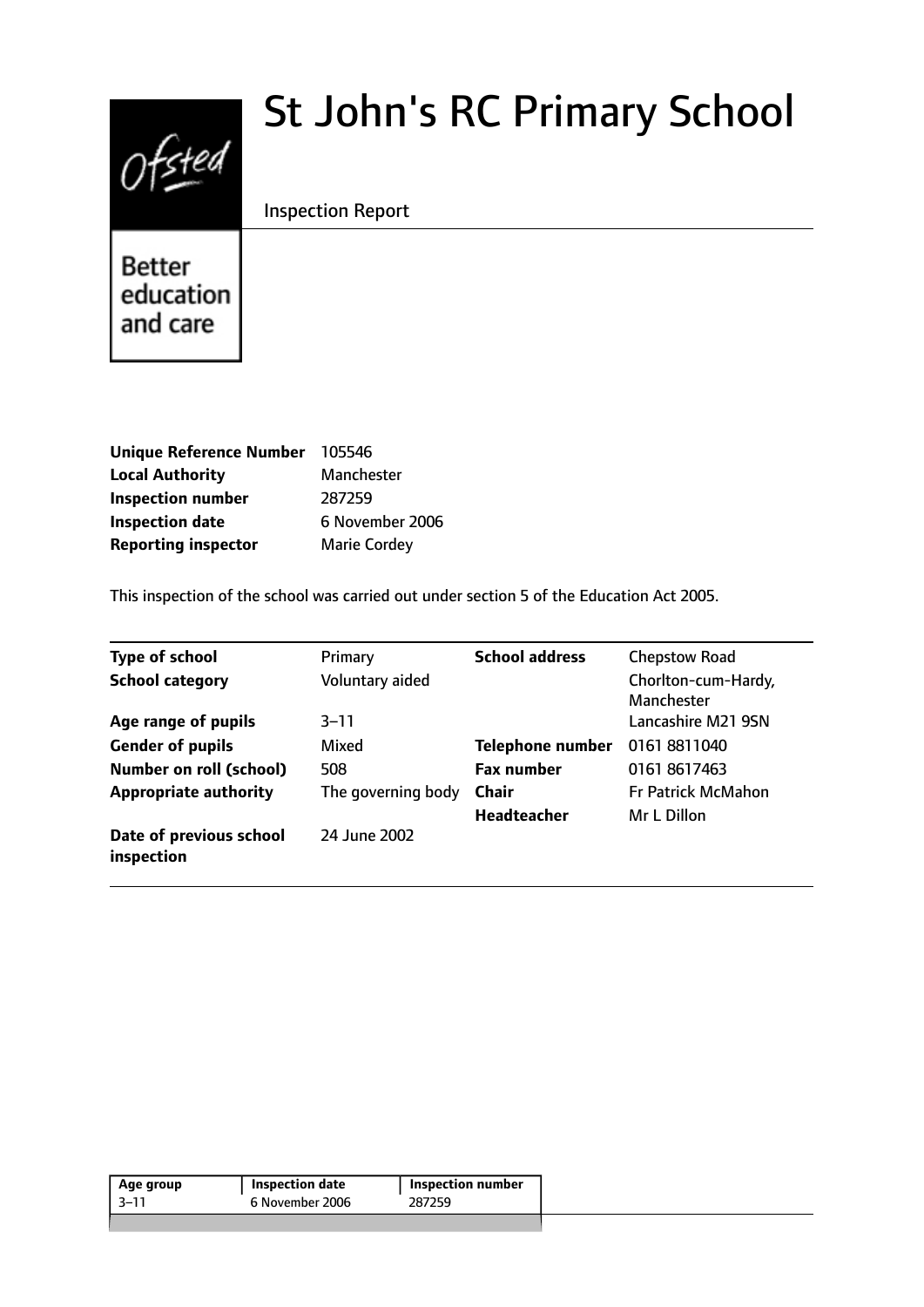© Crown copyright 2006

Website: www.ofsted.gov.uk

This document may be reproduced in whole or in part for non-commercial educational purposes, provided that the information quoted is reproduced without adaptation and the source and date of publication are stated.

Further copies of this report are obtainable from the school. Under the Education Act 2005, the school must provide a copy of this report free of charge to certain categories of people. A charge not exceeding the full cost of reproduction may be made for any other copies supplied.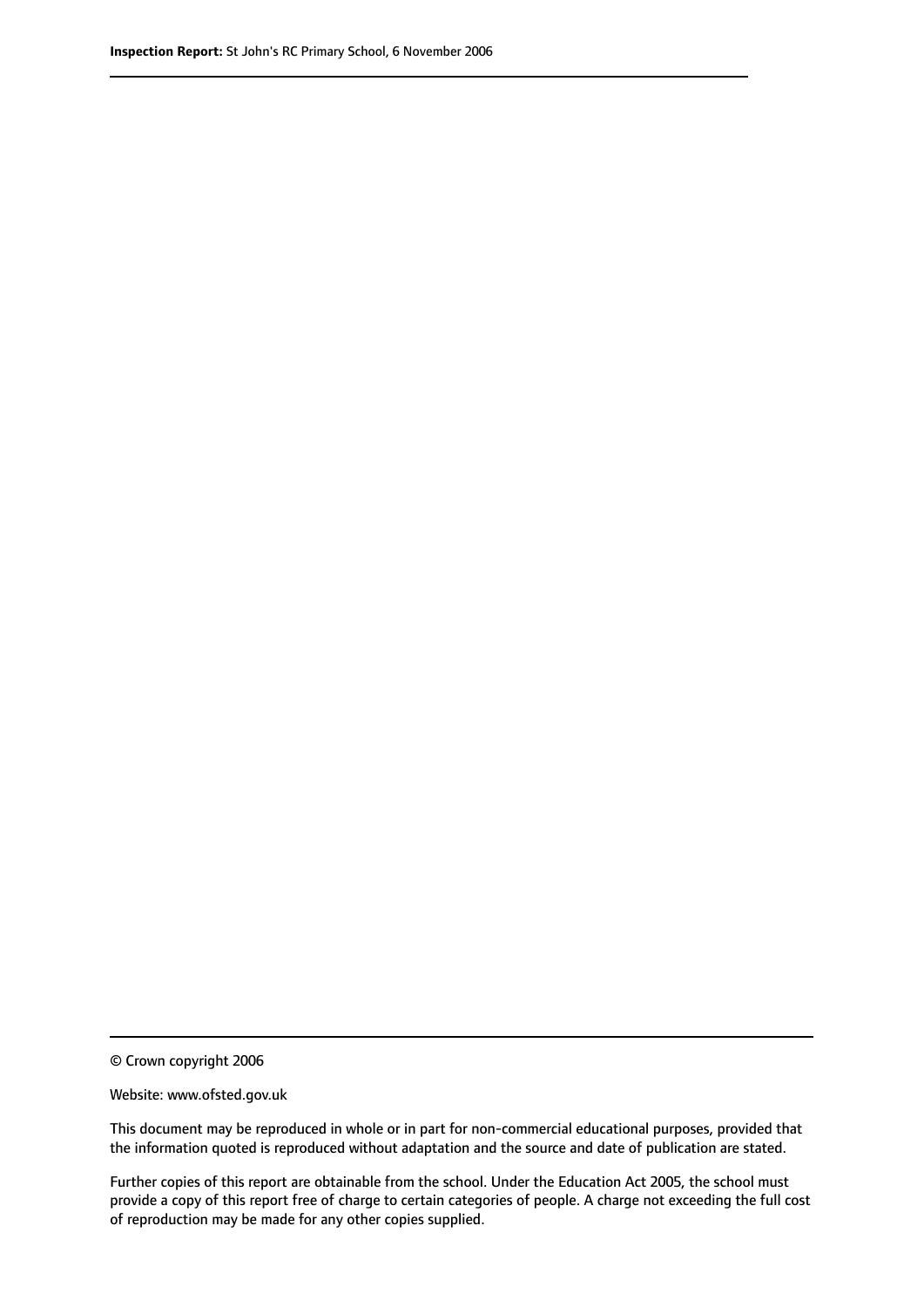# **Introduction**

The inspection was carried out by an Additional Inspector.

# **Description of the school**

This large school is close to the city of Manchester. Most children's attainment is typical for their age when they start school. The vast majority of the pupils are of White British heritage and there is a small number of pupils from minority ethnic backgrounds. The proportion of pupils who have learning difficulties and/or disabilities is below average. A broadly average proportion of the pupils are eligible for free school meals. The school holds Activemark Gold and the International Award.

#### **Key for inspection grades**

| Grade 1 | Outstanding  |
|---------|--------------|
| Grade 2 | Good         |
| Grade 3 | Satisfactory |
| Grade 4 | Inadequate   |
|         |              |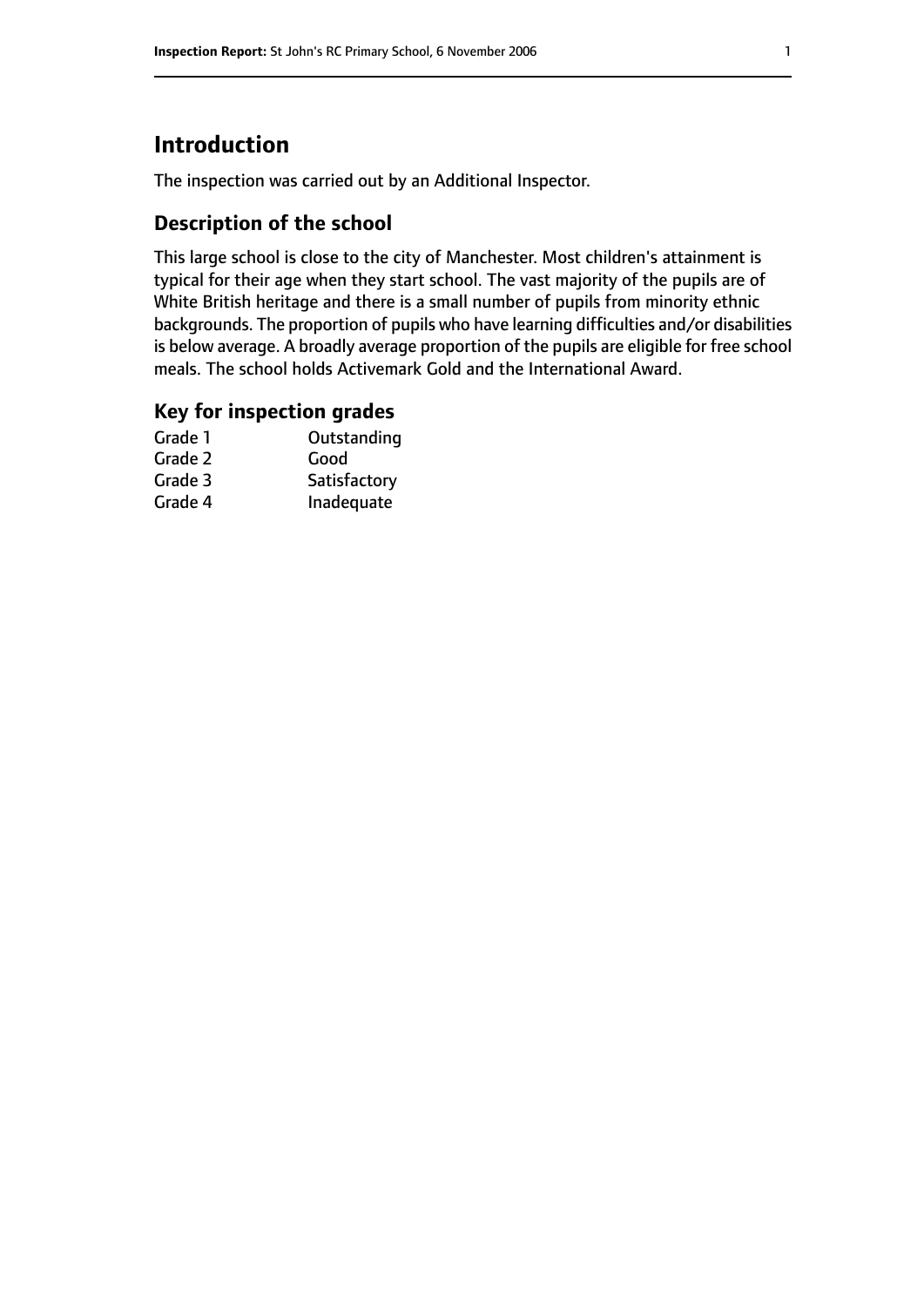# **Overall effectiveness of the school**

#### **Grade: 1**

St John's is an outstanding school. Standards in English, mathematics and science are significantly above average and pupils make excellent progress. This is mainly because of the inspirational leadership of the headteacher and the leadership team. The school is not complacent and always forward looking. It succeeds in its aim of, 'surrounding the pupils with opportunity to make progress'. The school is at the heart of its community. Church links are strong and the pupils live the mission statement of the school. Parents overwhelmingly support and value the school. 'Staff lead by example in school, the church and the community.' 'I am proud to say that my children go to St John's.' 'All staff are a tower of strength.' These comments reflect the views of many parents.

Teaching and learning are outstanding. Care for the pupils' personal development and well-being is excellent. Teamwork is exceptionally good. Roles and responsibilities are well defined and conscientiously undertaken to meet the needs of the pupils. The leadership team acknowledge that there is more that can be done in developing staff leadership potential. Consequently, the staff are beginning to take on greater responsibility in the development of their leadership skills in monitoring and evaluating pupils' progress and school performance.

Children in the Foundation Stage make an excellent start to their school life. The broadly typical skills when children join the Nursery improve to above average when children leave Reception. Extremely good progressin the Nursery and Reception classes is consolidated in Key Stage 1 because of high quality planning and transition arrangements. Outstanding progress is continued in Key Stages 1 and 2 because of high quality teaching and detailed lesson planning. Work is matched precisely to the needs of pupils and they thrive on the care and value paid to them. Marking is thorough and informative. Pupils make outstanding progressin their personal development. The school is inclusive and welcoming and, as a result, the pupils are tolerant, kind and thoughtful to each other and all staff. Behaviour is exemplary. The curriculum is broad and promotes pupils' enjoyment in learning extremely well. Provision for out of school clubs is outstanding. Sport, music and Spanish are just some of the wealth of additional activities that are relished by pupils. The school has made good improvement since the previous inspection and gives excellent value for money. The school evaluates itself accurately and has very good capacity to maintain the outstanding quality of education it provides. Governance is strong and governors are very involved in the life of the school.

#### **What the school should do to improve further**

• Model the excellent practice in monitoring and evaluation to develop the leadership potential of all staff.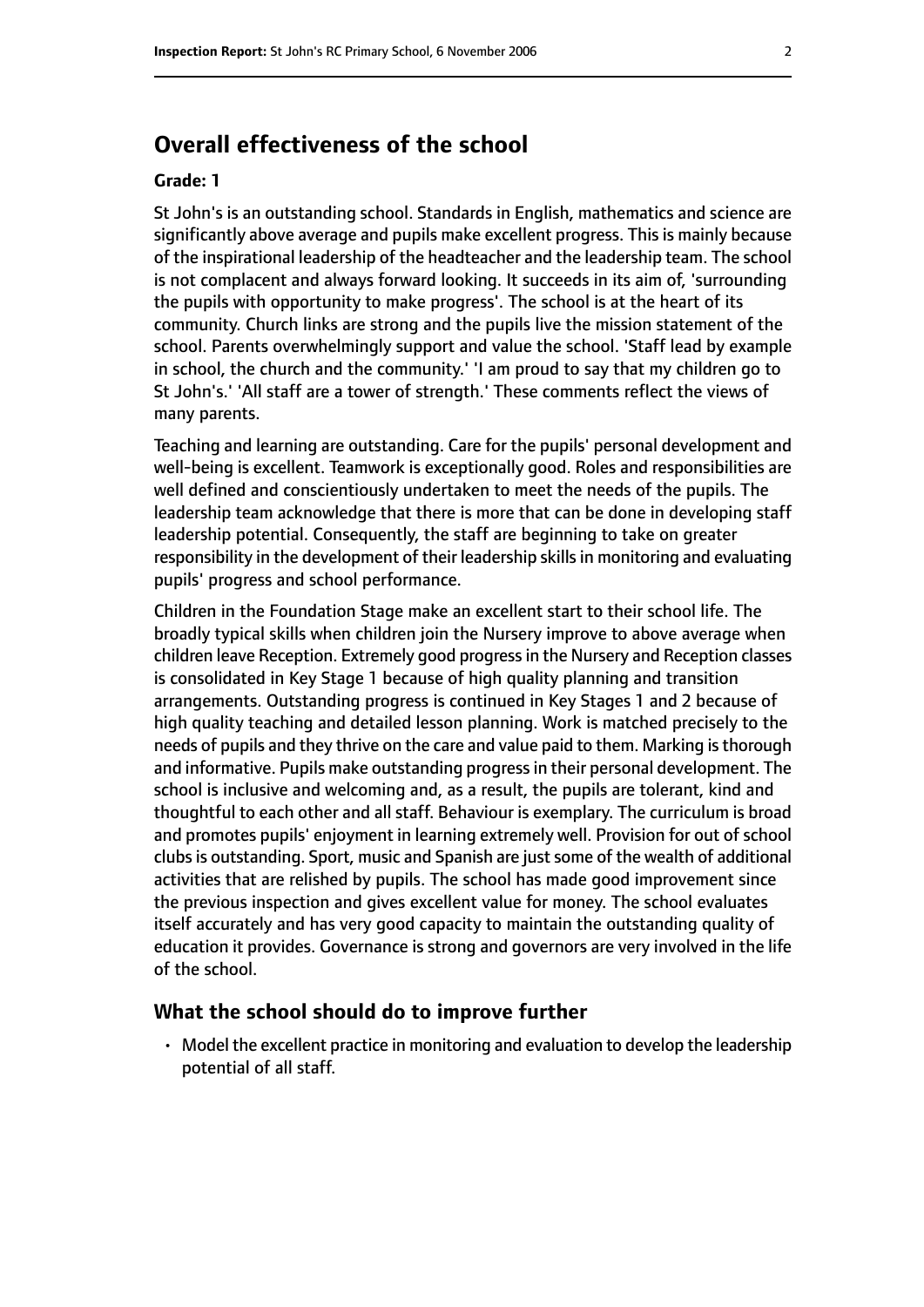# **Achievement and standards**

#### **Grade: 1**

Standards are significantly above average, especially in English, and progress is outstanding. Children in the Foundation Stage make excellent progress when compared with their average starting points. Their standards are above those usually seen for children of their age by the time they leave Reception. Standards for pupils in Year 2 and Year 6 have improved to be significantly above average and pupils have exceeded their challenging targets. This reflects a trend of continuing improvement. Results for 2006 indicate higher standards in both key stages. Although pupils' skills in writing are slightly lower than those in reading they have improved significantly in the last year. A much higher proportion of pupils gained Level 5 in all core subjects than in 2005.

Support for pupils who have learning difficulties and/or disabilities is well deployed and ensures that pupils make the same outstanding progress as their classmates. Excellent curriculum planning for pupils whose first language is Polish leads to considerable gains in their learning and understanding of English.

### **Personal development and well-being**

#### **Grade: 1**

The school's aim of caring for each pupil as an individual and creating a happy school is reflected in the outstanding attitudes of the pupils. The school provides extremely good spiritual development and the pupils'social, emotional and cultural development is of the highest quality. All pupils thoroughly enjoy their lessons and their behaviour is excellent. Attendance is consistently good. The school's outstanding sports provision and the choir's contribution to Opera North are typical examples of how pupils work very well together. The school's links with parents and the wider community are exceptional. As one parent commented, 'Nothing is too much trouble.' Pupils are given an active voice in the work of the school through the school council. The councillors have been instrumental in providing 'friendship benches' and have helped to improve the school playground facilities. Outstanding contributions to the community include significant charity fund raising and active involvement of pupils and parents in the vibrant church activities.

# **Quality of provision**

#### **Teaching and learning**

#### **Grade: 1**

The school's focus on raising standards in writing through the writing project is successful. All lessons are thoroughly planned to build on pupils' previous learning and teachers make it clear at the start of lessons what pupils are expected to learn. Staff at all levels have enthusiastically embraced the opportunities provided to extend their skills and expertise. The youngest children learn happily and enjoy their lessons.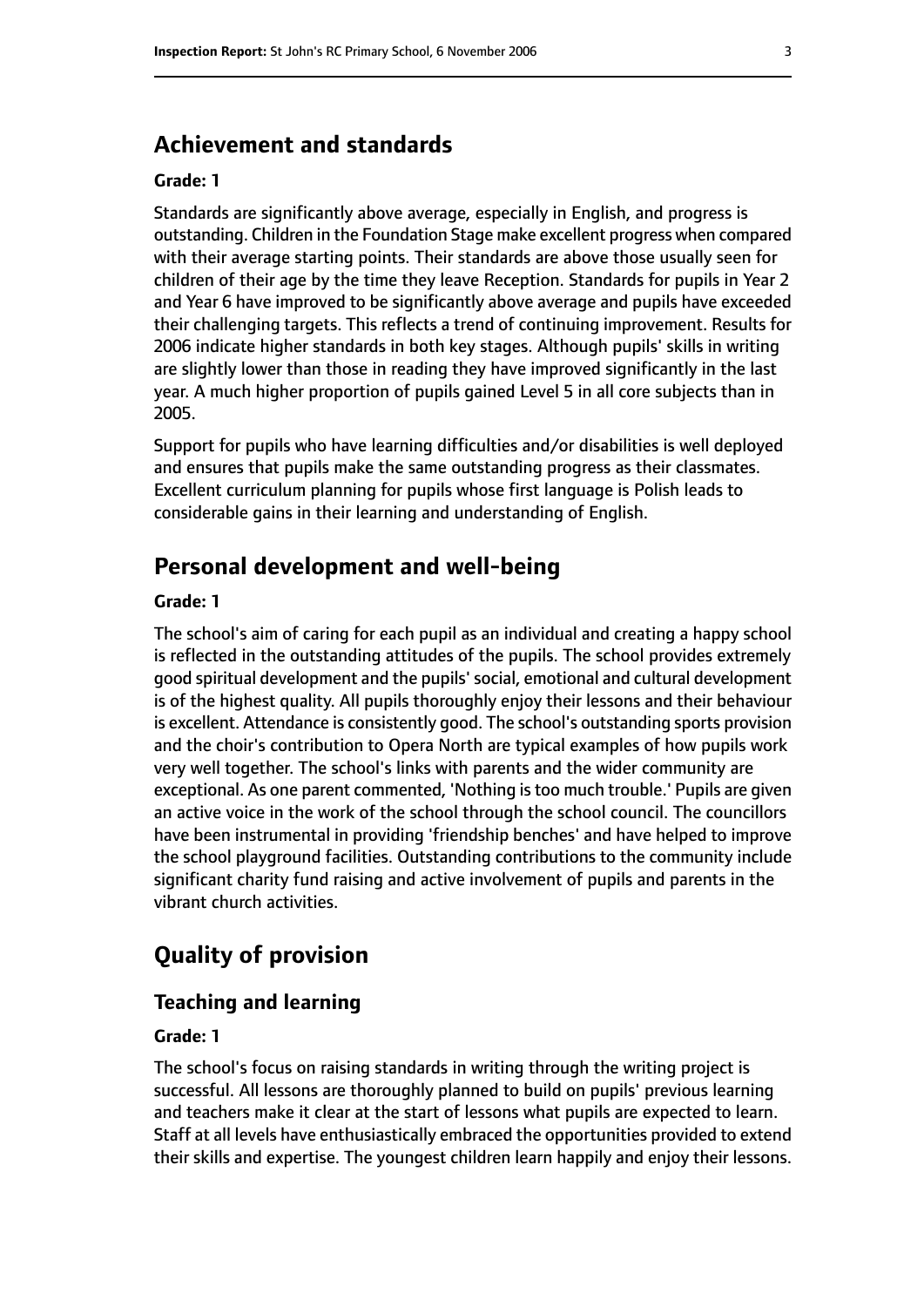Pupils with learning difficulties and/or disabilities are well supported and also make outstanding progress. The recent admission of some Polish pupils has been welcomed and celebrated. Consequently, these pupils have settled in very well to school life and are enjoying learning. The school encourages pupils to work together in groups and develops pupils' independent learning skills from an early age. By age 11, pupils are confident and resourceful. Outstanding displays of pupils' work both celebrate and inform their learning. High quality marking and tracking of progress ensure that pupils know how they are doing in their work. Targets are clear and pupils are aware of what they need to do to improve their work.

#### **Curriculum and other activities**

#### **Grade: 1**

Children in the Nursery and Reception classes enjoy creative play and activities that are firmly based on the recommended areas of learning for children of that age. The curriculum promotes enjoyment and achievement exceptionally well for all pupils. They particularly enjoy learning about history, using information and communication technology and learning to play a musical instrument. The curriculum ensures exceptionally good achievement in the basic skills of literacy and numeracy. Because of excellent support, pupils with learning difficulties and/or disabilities make the same rate of progress as their classmates. The school is keen to extend its international links. The fact that the teachers are learning to speak Spanish actively encourages the pupils to learn Spanish and other languages. An outstanding range of out of school activities is popular and very much appreciated by the pupils and their parents. Pupils learn how to be physically and emotionally healthy and to avoid potential risks.

#### **Care, guidance and support**

#### **Grade: 1**

The quality of care, guidance and support is outstanding. Even though some lessons take place in demountables classrooms, both displays of pupils' work and lessons are stimulating and appropriate, and staff and pupils are welcoming. All pupils are clear about who they can turn to when they are troubled and the school knows its pupils very well. Many pupils make friendships with younger and vulnerable pupils in the playground. Pupils' work celebrates their achievements at all ages and abilities. The school has procedures in place for child protection and for safeguarding its pupils. Vulnerable pupils and those with additional needs are provided with excellent support.

# **Leadership and management**

#### **Grade: 1**

Leadership and management are outstanding and contribute to consistently improving standards and high quality care for pupils' well-being. The headteacher, deputy headteacher and assistant headteacher have worked with all the staff at St John's to provide high quality care and education for the pupils. The almost daily presence of the parish priest, who is also the chair of governors, gives significant support to the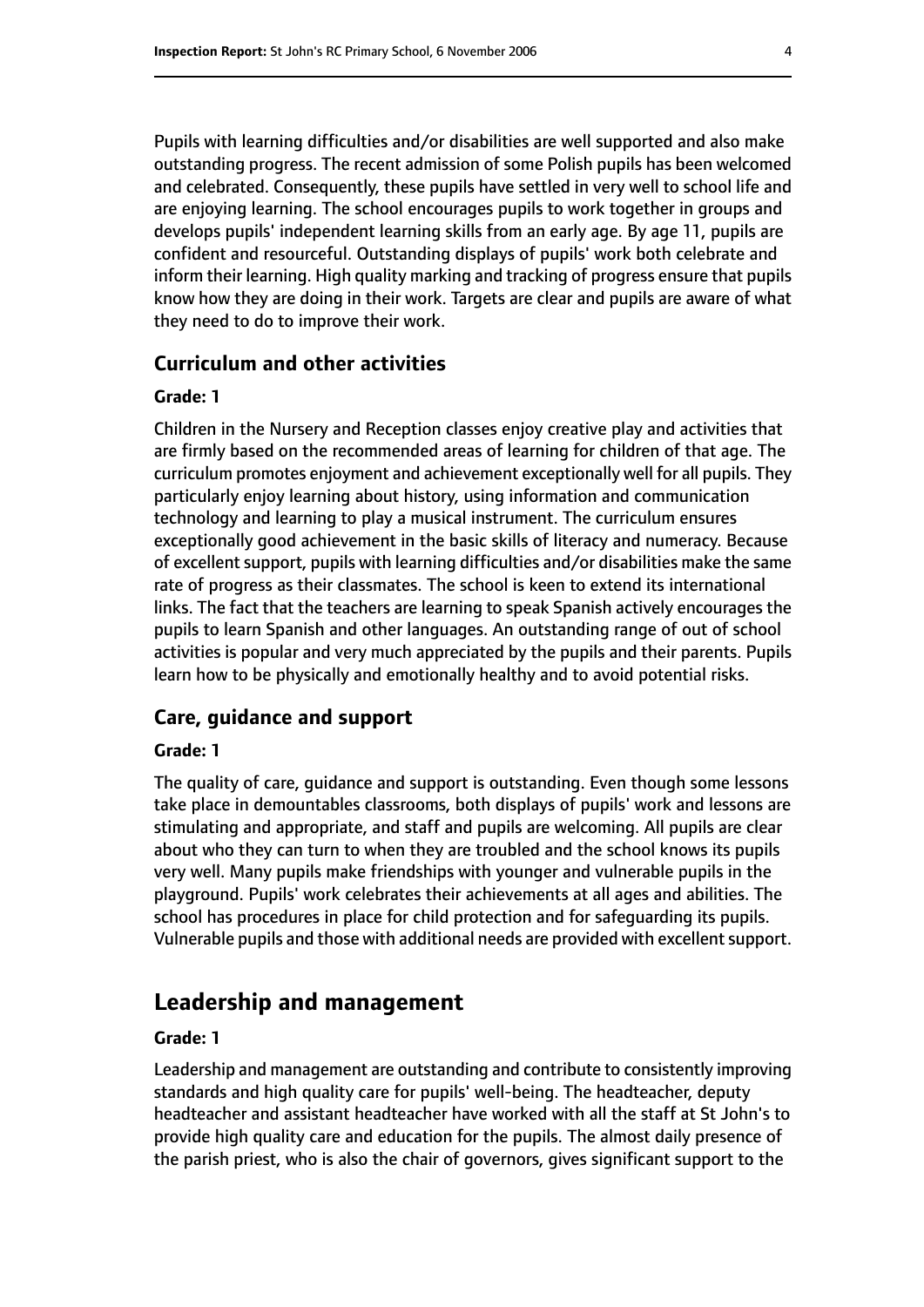school. Parents know what the school stands for and are overwhelmingly appreciative of the work of the school and praise the headteacher's contribution.

The headteacher and leadership team are continually developing the expertise of all members of staff. They have successfully modelled school improvement through a clear and consistent vision, careful planning and clear goals. There is exceptionally good teamwork by the staff. They carry out their responsibilities very well but there is more that can be done to enhance their leadership skills and qualities. Accurate self-evaluation has sharpened the school's focus on raising the pupils' standards further. Initiatives put in place have been successful in raising standards, particularly in writing at the higher levels in Key Stage 2. Tracking of the pupils' progress is very well served by excellent procedures introduced by the deputy headteacher and shared with both staff and pupils. The governing body is challenging and keeps the welfare of the pupils very much at heart.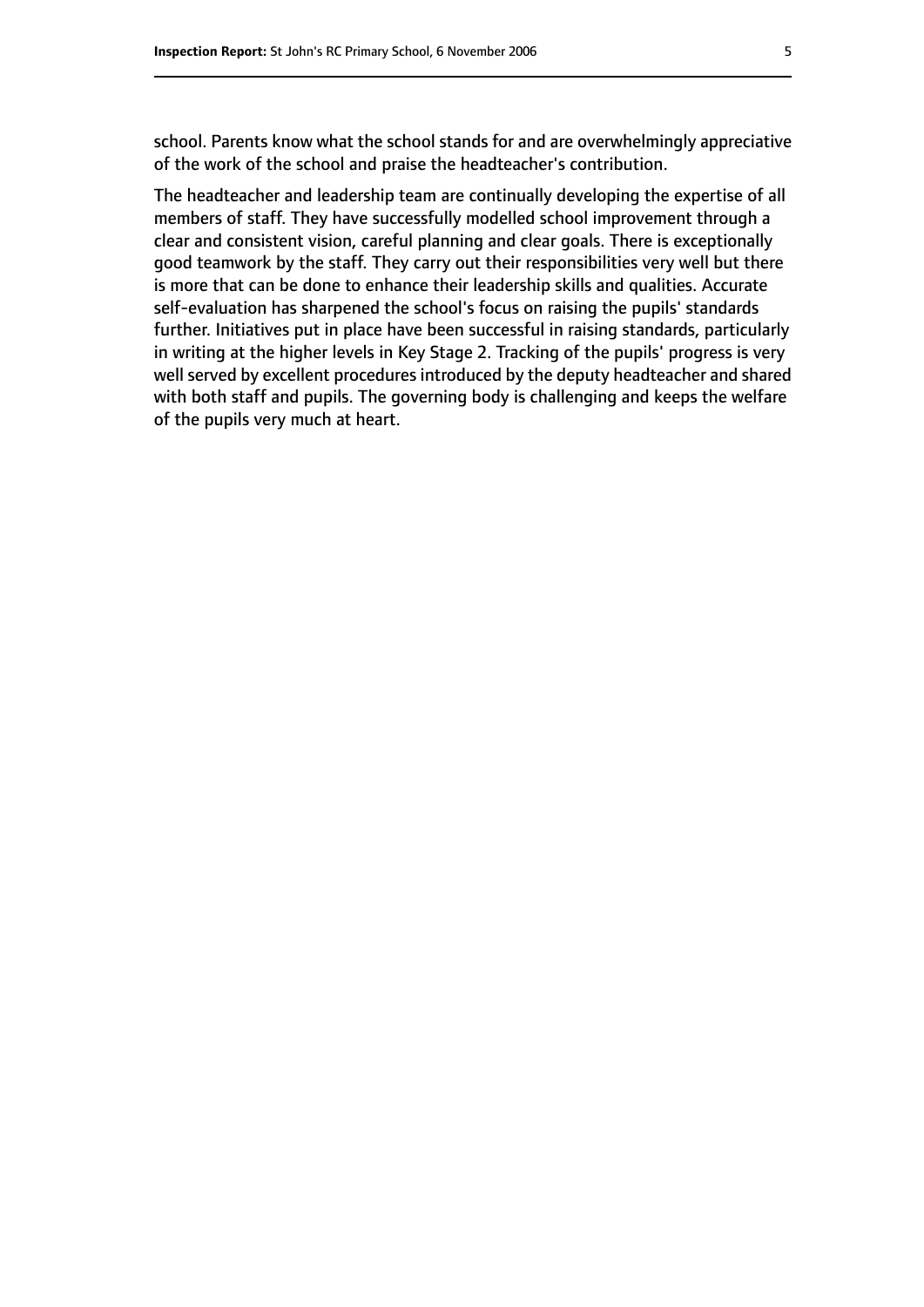**Any complaints about the inspection or the report should be made following the procedures set out inthe guidance 'Complaints about school inspection', whichis available from Ofsted's website: www.ofsted.gov.uk.**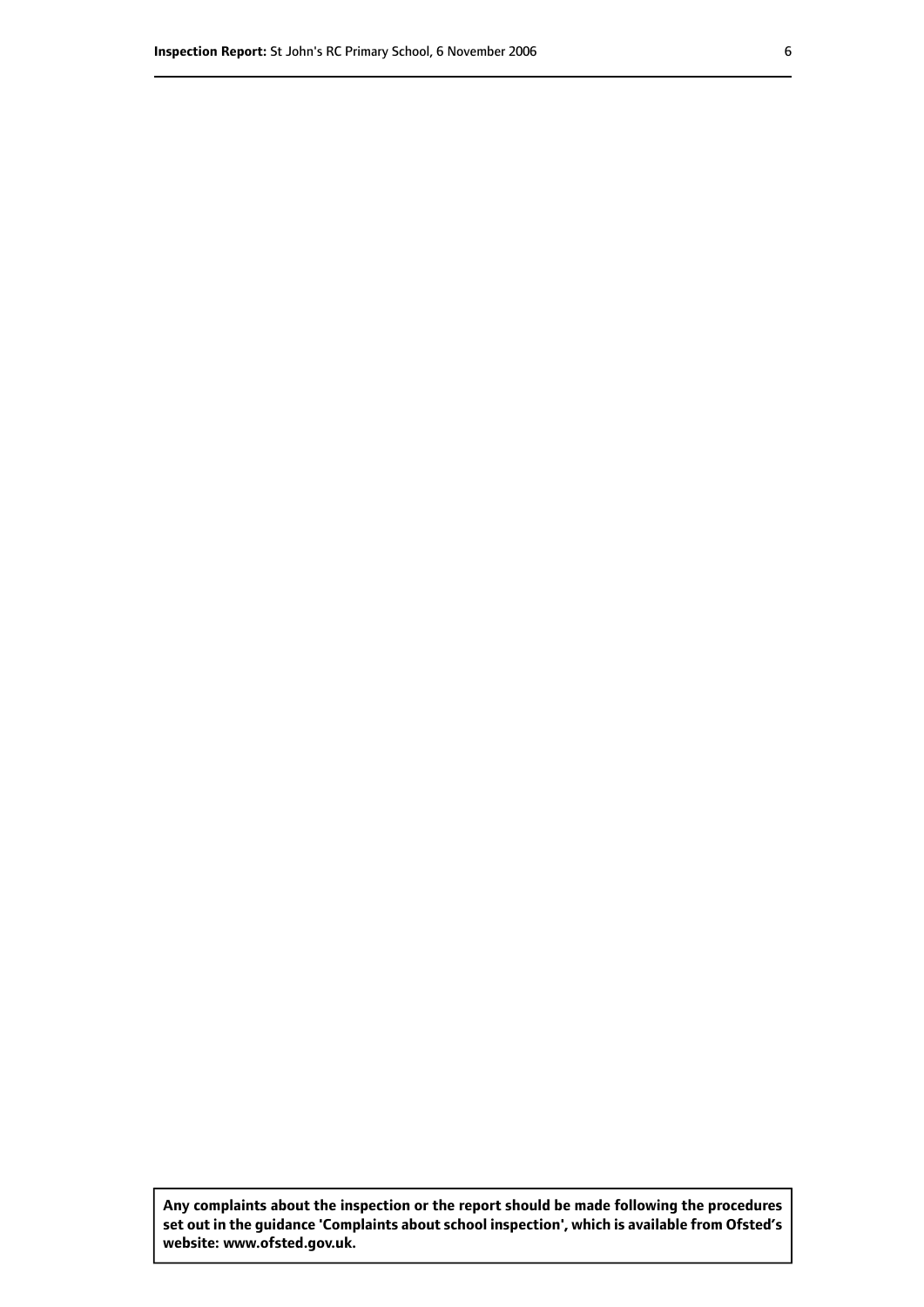# **Inspection judgements**

| Key to judgements: grade 1 is outstanding, grade 2 good, grade 3 satisfactory, and grade 4 | <b>School</b>  |
|--------------------------------------------------------------------------------------------|----------------|
| inadeauate                                                                                 | <b>Overall</b> |

# **Overall effectiveness**

| How effective, efficient and inclusive is the provision of education, integrated<br>care and any extended services in meeting the needs of learners? |     |
|------------------------------------------------------------------------------------------------------------------------------------------------------|-----|
| How well does the school work in partnership with others to promote learners'<br>well-being?                                                         |     |
| The quality and standards in the Foundation Stage                                                                                                    |     |
| The effectiveness of the school's self-evaluation                                                                                                    |     |
| The capacity to make any necessary improvements                                                                                                      |     |
| Effective steps have been taken to promote improvement since the last<br>inspection                                                                  | Yes |

# **Achievement and standards**

| How well do learners achieve?                                                                               |  |
|-------------------------------------------------------------------------------------------------------------|--|
| The standards <sup>1</sup> reached by learners                                                              |  |
| How well learners make progress, taking account of any significant variations between<br>groups of learners |  |
| How well learners with learning difficulties and disabilities make progress                                 |  |

# **Personal development and well-being**

| How good is the overall personal development and well-being of the<br>learners?                                  |  |
|------------------------------------------------------------------------------------------------------------------|--|
| The extent of learners' spiritual, moral, social and cultural development                                        |  |
| The behaviour of learners                                                                                        |  |
| The attendance of learners                                                                                       |  |
| How well learners enjoy their education                                                                          |  |
| The extent to which learners adopt safe practices                                                                |  |
| The extent to which learners adopt healthy lifestyles                                                            |  |
| The extent to which learners make a positive contribution to the community                                       |  |
| How well learners develop workplace and other skills that will contribute to<br>their future economic well-being |  |

# **The quality of provision**

| How effective are teaching and learning in meeting the full range of the<br>  learners' needs?                      |  |
|---------------------------------------------------------------------------------------------------------------------|--|
| $\mid$ How well do the curriculum and other activities meet the range of needs<br>$\mid$ and interests of learners? |  |
| How well are learners cared for, guided and supported?                                                              |  |

 $^1$  Grade 1 - Exceptionally and consistently high; Grade 2 - Generally above average with none significantly below average; Grade 3 - Broadly average to below average; Grade 4 - Exceptionally low.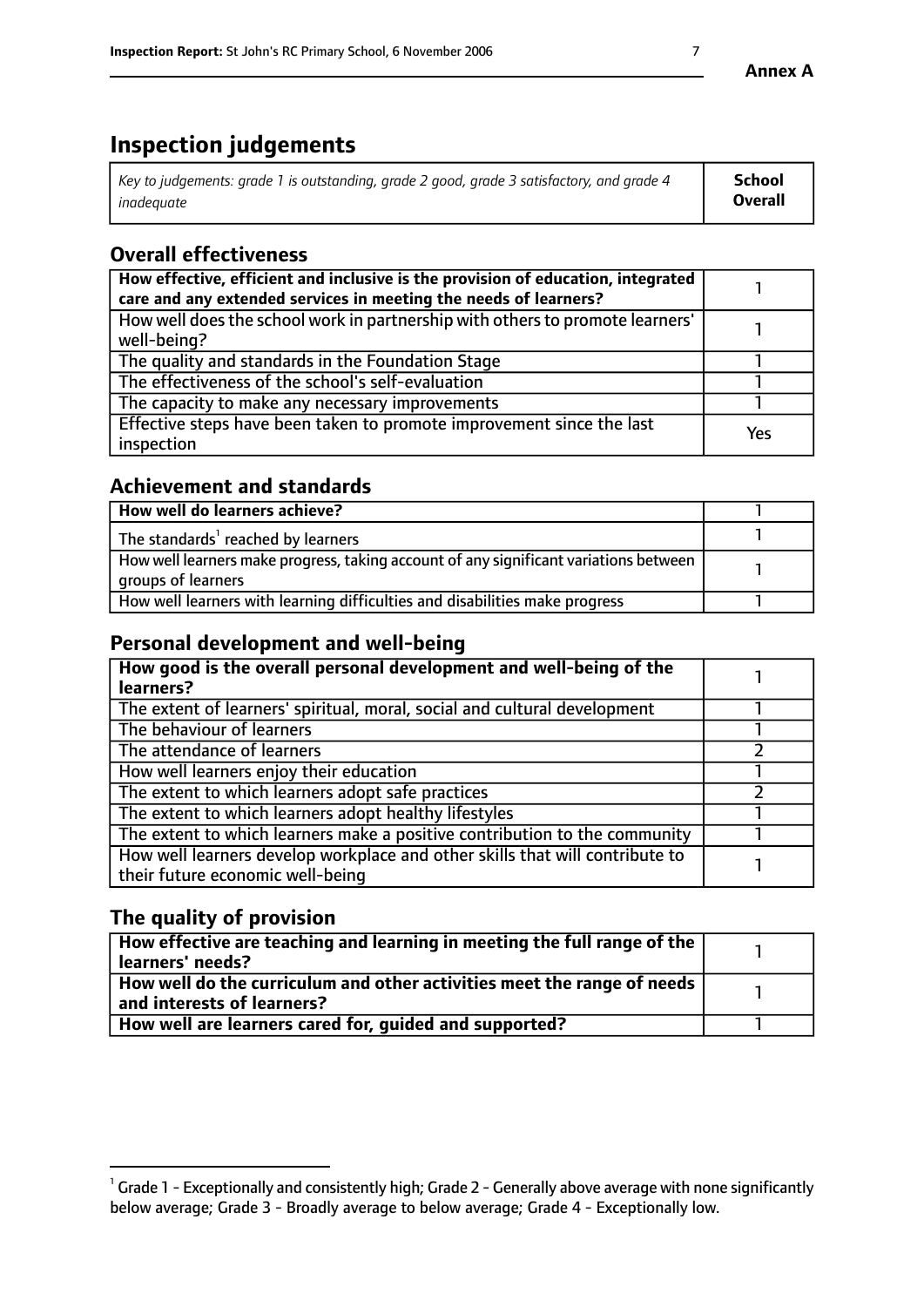# **Leadership and management**

| How effective are leadership and management in raising achievement<br>and supporting all learners?                                              |           |
|-------------------------------------------------------------------------------------------------------------------------------------------------|-----------|
| How effectively leaders and managers at all levels set clear direction leading<br>to improvement and promote high quality of care and education |           |
| How effectively performance is monitored, evaluated and improved to meet<br>challenging targets                                                 |           |
| How well equality of opportunity is promoted and discrimination tackled so<br>that all learners achieve as well as they can                     |           |
| How effectively and efficiently resources, including staff, are deployed to<br>achieve value for money                                          |           |
| The extent to which governors and other supervisory boards discharge their<br>responsibilities                                                  |           |
| Do procedures for safequarding learners meet current government<br>requirements?                                                                | Yes       |
| Does this school require special measures?                                                                                                      | <b>No</b> |
| Does this school require a notice to improve?                                                                                                   | No        |